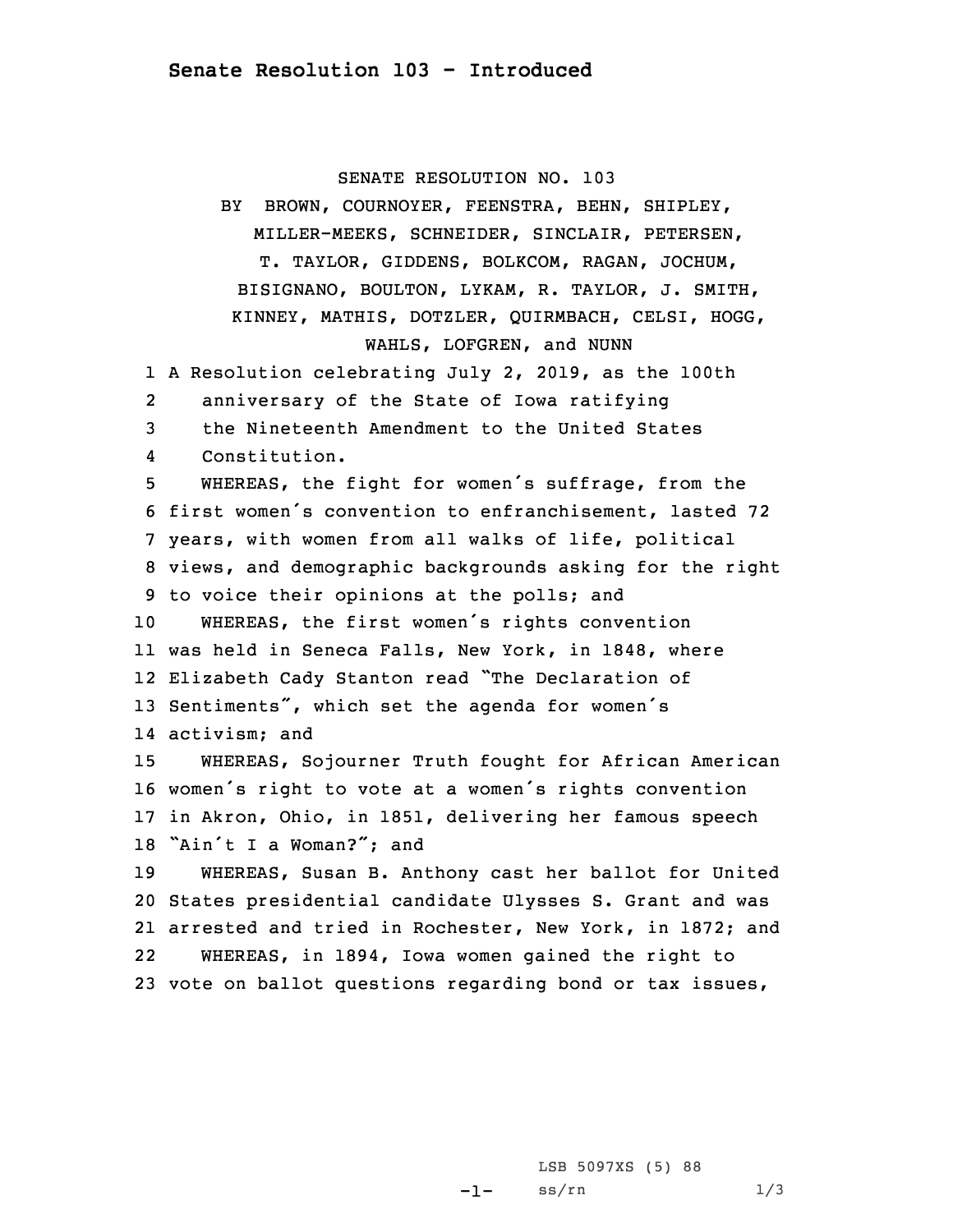but continued to be denied the ability to vote on candidates; and WHEREAS, Iowa women's suffrage leader Mary Jane Coggeshall was elected to serve on the board of the National Woman Suffrage Association in 1895 and she gave speeches at the organization's conventions in <sup>1904</sup> and 1907; and WHEREAS, Council Bluffs, Iowa, was the site of <sup>a</sup> women's suffrage march in 1908, one of the first in the nation; and 11 WHEREAS, Carrie Chapman Catt, who grew up in Iowa, led the National American Woman Suffrage Association from 1900 to 1904 and 1915 to 1920 and developed and implemented the "Winning Plan" to gain support from legislators at the state and federal levels for women's suffrage; and WHEREAS, the United States Senate passed the Nineteenth Amendment guaranteeing women the right to vote in 1919 and states began ratification; and WHEREAS, the Nineteenth Amendment was signed into law by the United States Secretary of State on August 26, 1920; and WHEREAS, the Nineteenth Amendment guaranteed the right to vote to African American women in Iowa and other states outside the American south; and WHEREAS, 2020 is also the 55th anniversary of the Voting Rights Act, which fully enfranchised African American women in the American south; and WHEREAS, daughters, granddaughters, and great-granddaughters of the women who fought so hard to

> $-2-$ LSB 5097XS (5) 88  $ss/rn$  2/3